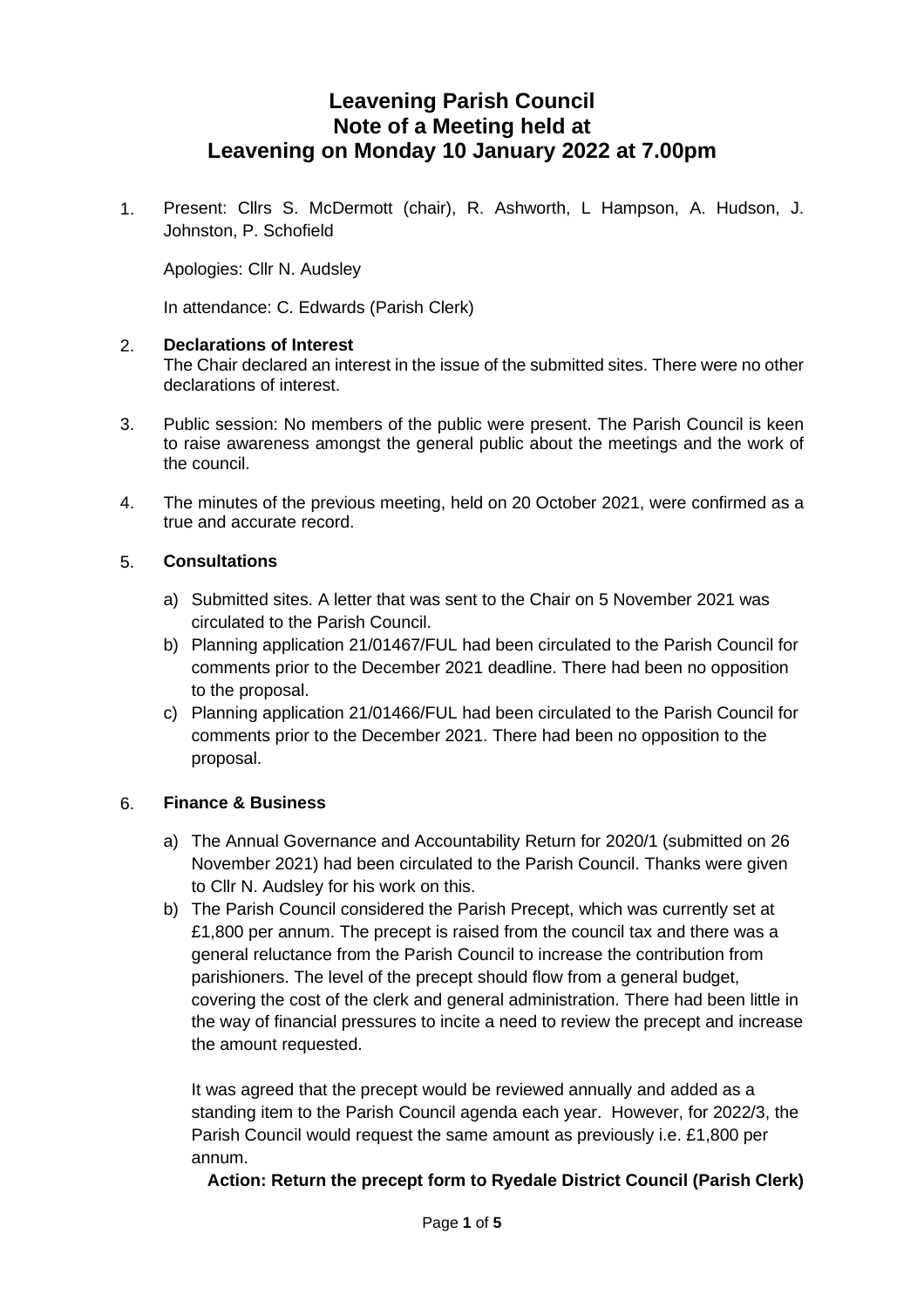- c) There had been no further purchases by the Events Committee or the Play Area Committee since the previous meeting on 20 October 2021.
- d) A bank statement for the previous six months was circulated to the Parish Council for noting.

It was agreed that the Parish Clerk will be a joint financial signatory and could approve payments subject to the approval of another member of the council. N. Audsley could potentially be another signatory.

e) The item on Burial fees will be deferred to a future meeting.

# 7. **Election of a new chair for Leavening Parish Council**

Following voting from the Parish Council, Cllr J. Johnston was appointed as the new Chair, with effect from the end of the Parish Council meeting (10 January 2022).

# 8. **Speeding in the village**

a) Speed signs:

Leavening Parish Council currently has two signs:

- i. One is owned by Leavening village and is located at Leavening Rise.
- ii. The other is shared with the villages of Scagglethorpe and Birdshall. When it is Leavening's turn to hold this sign, it will be added to the post on York Road. The Parish Council had investigated whether the sign could be attached to the existing post by the school on Malton Road but was informed by the NYCC that no additional signage could be included in the vicinity of the school. Instead a new post would be installed to accommodate the speed sign.

The sign at the bottom of Leavening Rise is currently activated by traffic travelling at 24 mph, indicating that the speed sign is faulty. An engineer was called out but because the batteries needed recharging at the time of his visit, the sign could not be fixed. The engineer will return in due course. It was noted that the batteries should last six months between each charging but this had not been the case.

Traffic data can be downloaded via software from the Swarco site. It was noted that the Scagglethrope Parish Clerk has successfully downloaded data from the site.

b) 'Twenty's Plenty' campaign:

It was raised whether Leavening wishes to be part of the lobby group advocating 20 mph speed limits in villages. It was agreed that this question would be taken to the Annual Meeting of the Council in May 2022 to obtain the views of the villagers.

c) Traffic survey Dam Lane:

There was a post to the Parish Council Facebook page asking for access to the data collected by the North Yorkshire County Council (NYCC) via the traffic survey that was carried out on Dam Lane. The Parish Council does not have access to this data and it was agreed that the Parish Clerk would seek further information from the NYCC.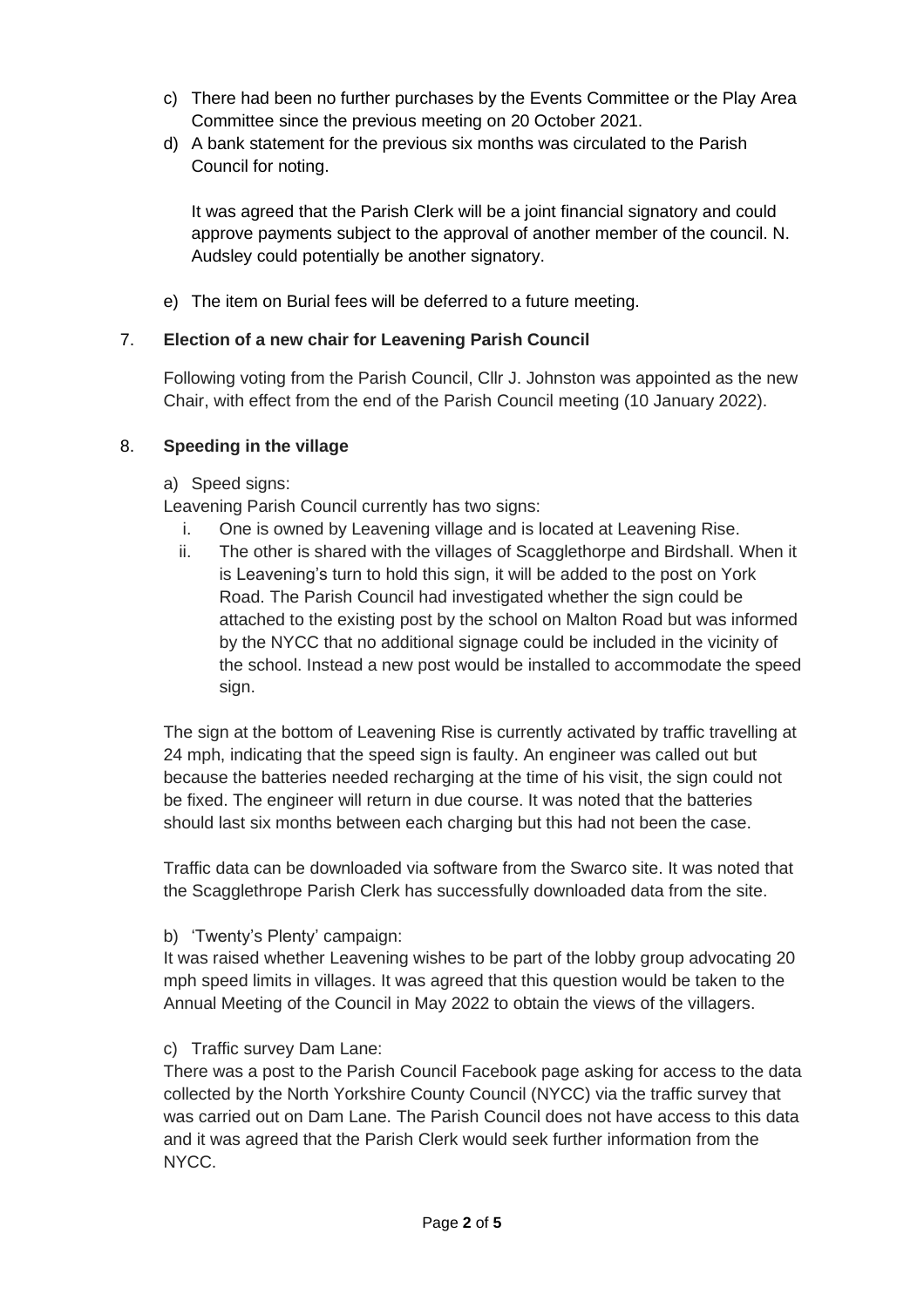# **Action: Parish Clerk**

d) A parishioner has voiced opinions regarding the speeding taking place as cars leave the village. Cllr S. McDermott would obtain details from Cllr R. Ashworth so that a visit could be made to the parishioner to discuss the matter.

#### **Action: Cllr S. McDermott**

### 9. **Preston Hill Housing Development**

Following the construction of the Preston Hill houses, Ryedale District Council are making £30,000 of funding available for grant applications to improve the community's outdoor space and are ready to receive applications. The funding is open to applications from residents as well from the Parish Council. Potential bids might include improvements to the picnic area or the dog walking area. One suggestion including setting up markers of the village boundaries to alert drivers entering the village, which might help with reducing speeding.

It was agreed to invite the financial officer, Faye Snowden, to the next meeting of the Parish Council on 11 April 2022 to talk about the process for applications; Cllr A. Hudson will arrange this.

**Action: Cllr A. Hudson**

[It was subsequently confirmed that Faye Snowden is unable to attend the meeting on 11 April 2022 and alternative arrangements are being considered].

The councillors were asked to forward their suggestions for funding applications to Cllr A. Hudson so that she could compile a list.

#### **Action: All councillors**

#### 10. **Noticeboards, Facebook and website**

#### a) Parish Noticeboard:

It was agreed that the contact details to be provided would include the names of the Clerk and the Chair, as well as generic emails [chair@leavening.online](mailto:chair@leavening.online) and [clerk@leavening.online](mailto:clerk@leavening.online)

[It was subsequently suggested that the Chair's telephone number was also included].

It was agreed that the agenda and minutes would continue to be added to the website. For villages who do not have internet access, they could, by arrangement, visit the church to refer to those documents; information will be added to the noticeboard once that system has been set up.

#### **Action: ?**

#### b) Facebook and website:

Cllr J. Johnston had produced a short paper on the issues surrounding communications between the Parish Council and the community, as well as methods of communication, to include the physical noticeboard, social media and the website; the paper had been set to the Chair. Cllr J. Johnston is interested in developing engagement between the Parish Council and the wider community and has done considerable work to update the website and social media communications. The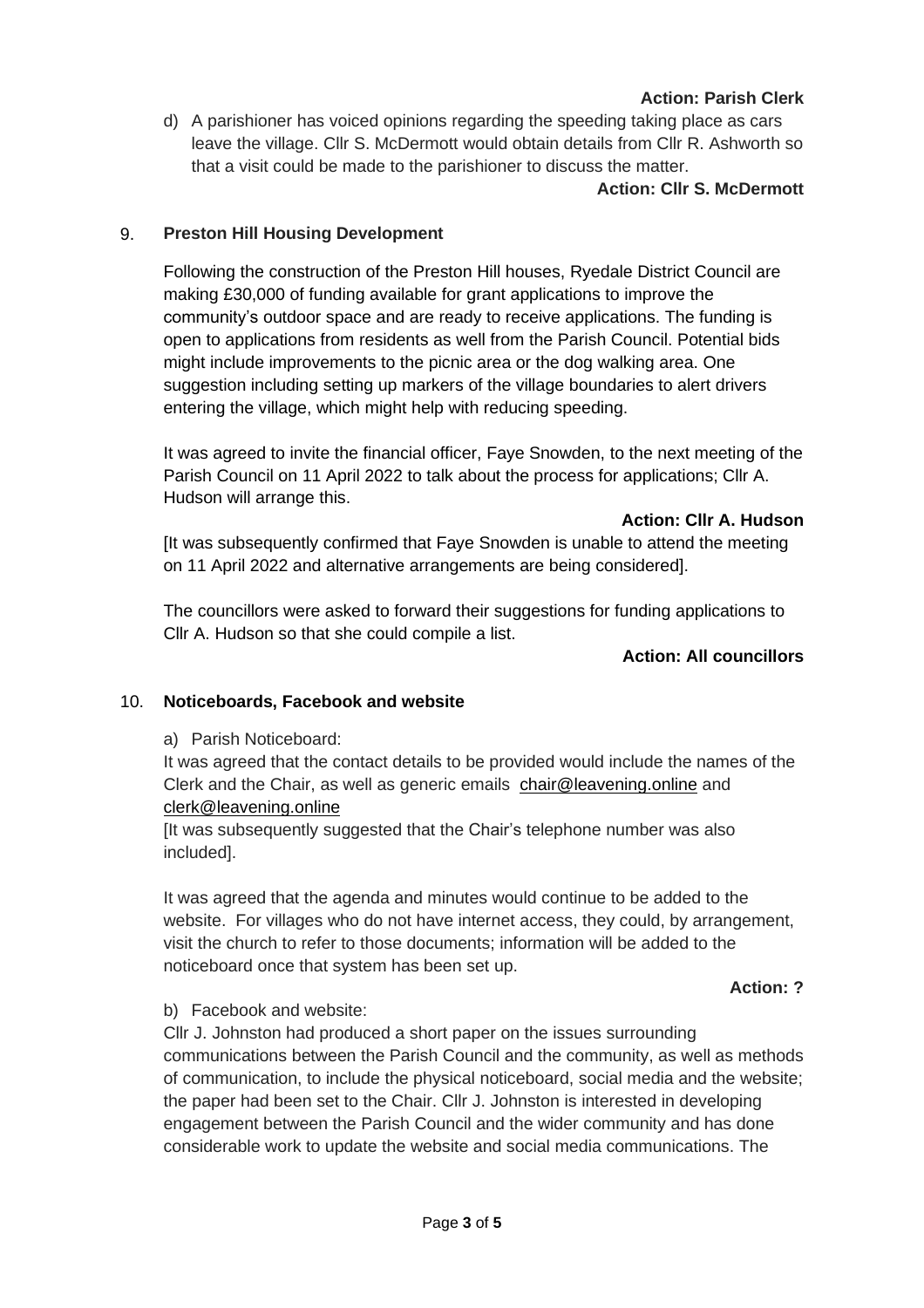Parish Council thanked Cllr J. Johnston for his work to date and for agreeing to continue this after taking on the role of Chair.

c) Accessibility:

It is important for websites, documents and other communications to meet the regulations set out in the September 2019 [accessibility](https://www.gov.uk/guidance/accessibility-requirements-for-public-sector-websites-and-apps) legislation so that those with disabilities can access information. Information circulated by the YLCA on 29 October 2021 on making websites 'accessible' would be forwarded to Cllr J. Johnston.

# **Action: Parish Clerk**.

# 11. **Flooding in the village**

A resident has raised an issue regarding the water that is pouring from the York Road onto residents' drives, instead of following the intended course underneath the road. The resident had already approached the Highways Department within North Yorkshire County Council (NYCC) but in the meantime, the flooding had caused a landslip in the residents' garden. After further communications between the Parish Council and the NYCC, work was carried out early December 2021 to rectify the blockage on York Road, so that any overflow water is now diverted to follow the intended drainage route.

# 12. **Golden Well equipment**

The equipment was still *in situ*, and it was noted that one of the cars was located very close to the road junction; this continues to be an issue. It was agreed to defer this item to a future agenda.

## 14. **Transition to a new unitary council for North Yorkshire**

More detailed discussions will be deferred to a future meeting.

Elections will take place in May 2022; these are mandatory elections and those elected will serve for 5 years until 2027; thereafter appointments will be for four years. The new unitary council will commence on 1 April 2023.

The elections in May 2022 will impact on the Annual Meeting of the Council that month. The item will be added to the agenda for the Parish Council on 11 April 2022. By this date, all councillors are expected to have completed requirements set out by the returning office.

## **Action: All councillors**

## 15. **Risk Assessments**

This item was deferred to a future meeting.

## 16. **Platinum Jubilee**

It was agreed to set up a working party comprising Cllrs A. Hudson, J. Johnston and L. Hampson.

## 17. **Questions to the Chair**